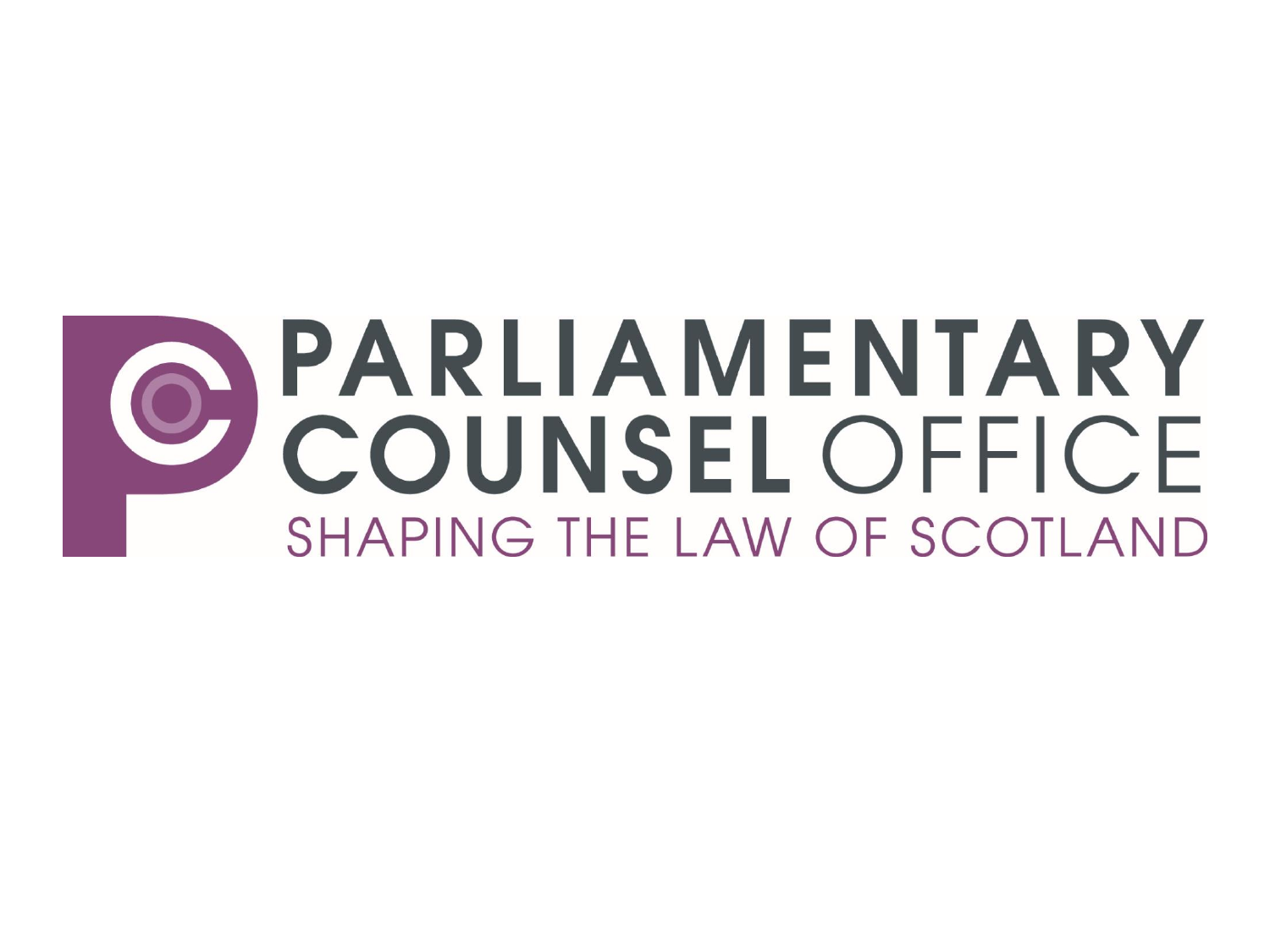## **Who are PCO and what do we do?**

- Parliamentary Counsel Office is the Scottish Government's legislative drafting office, based in Edinburgh.
- We are a directorate of 18 specialists in drafting and parliamentary procedure
- Our main aim is to draft Scottish Government Bills (and amendments) and advise on their passage through the Scottish Parliament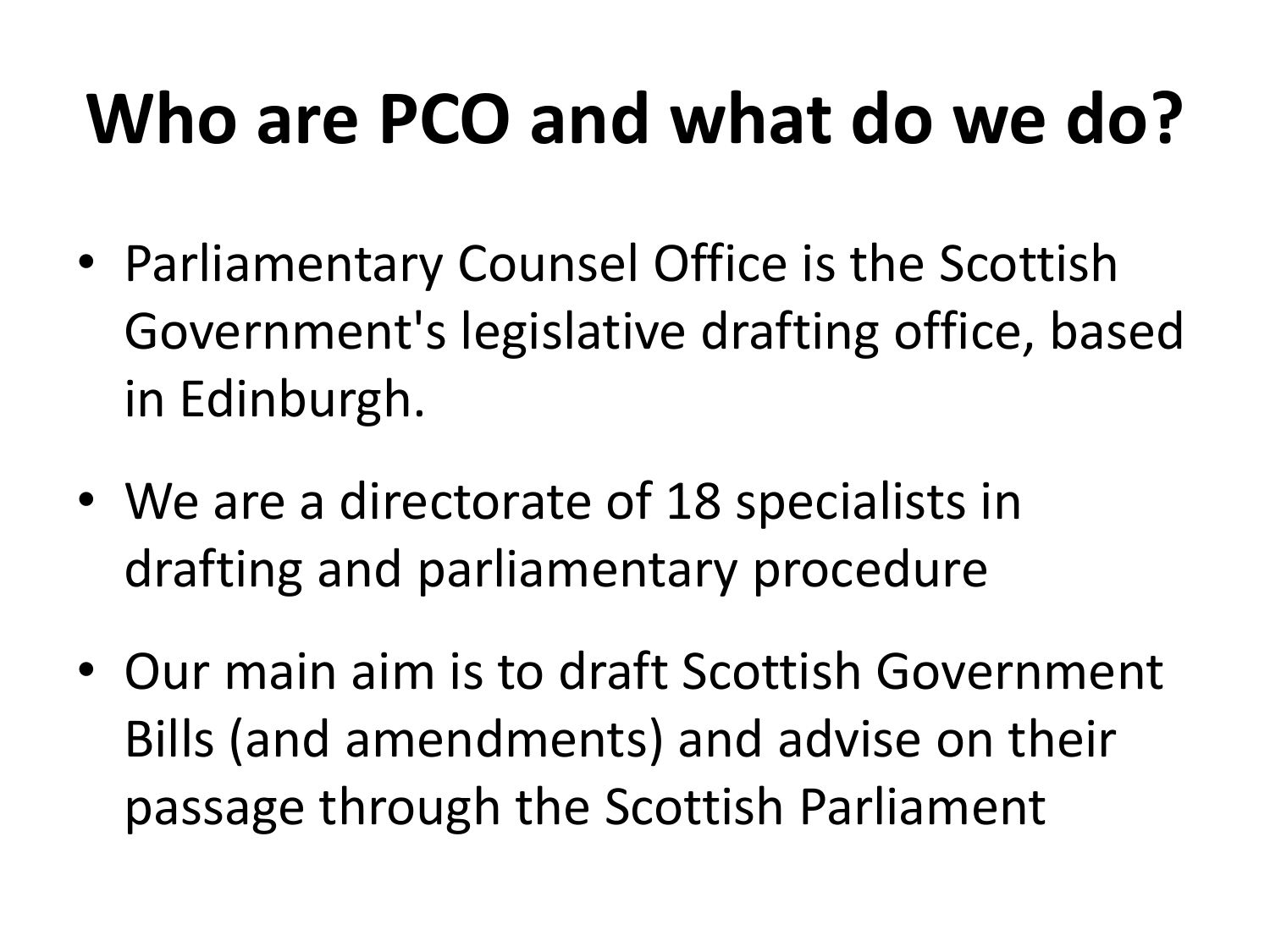### **The Scottish Parliament**

- Section 1(1) of the Scotland Act 1998: "There shall be a Scottish Parliament."
- The Parliament may make laws to be known as Acts of the Scottish Parliament – section 28(1).
- An Act of the Scottish Parliament (ASP) is not law so far as any provision of the ASP is outside the legislative competence of the Parliament – section 29(1).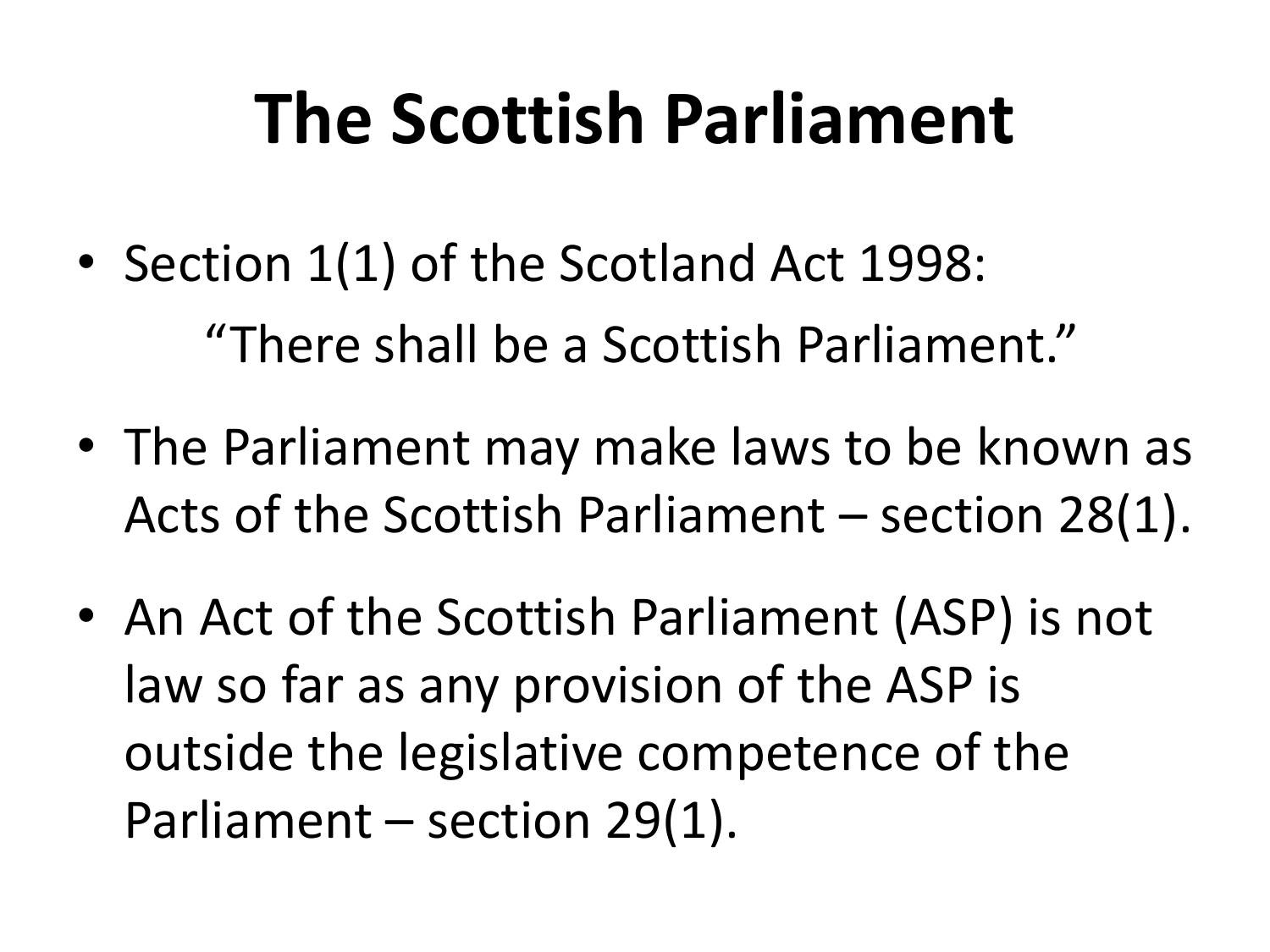#### **Power to legislate**



Scotland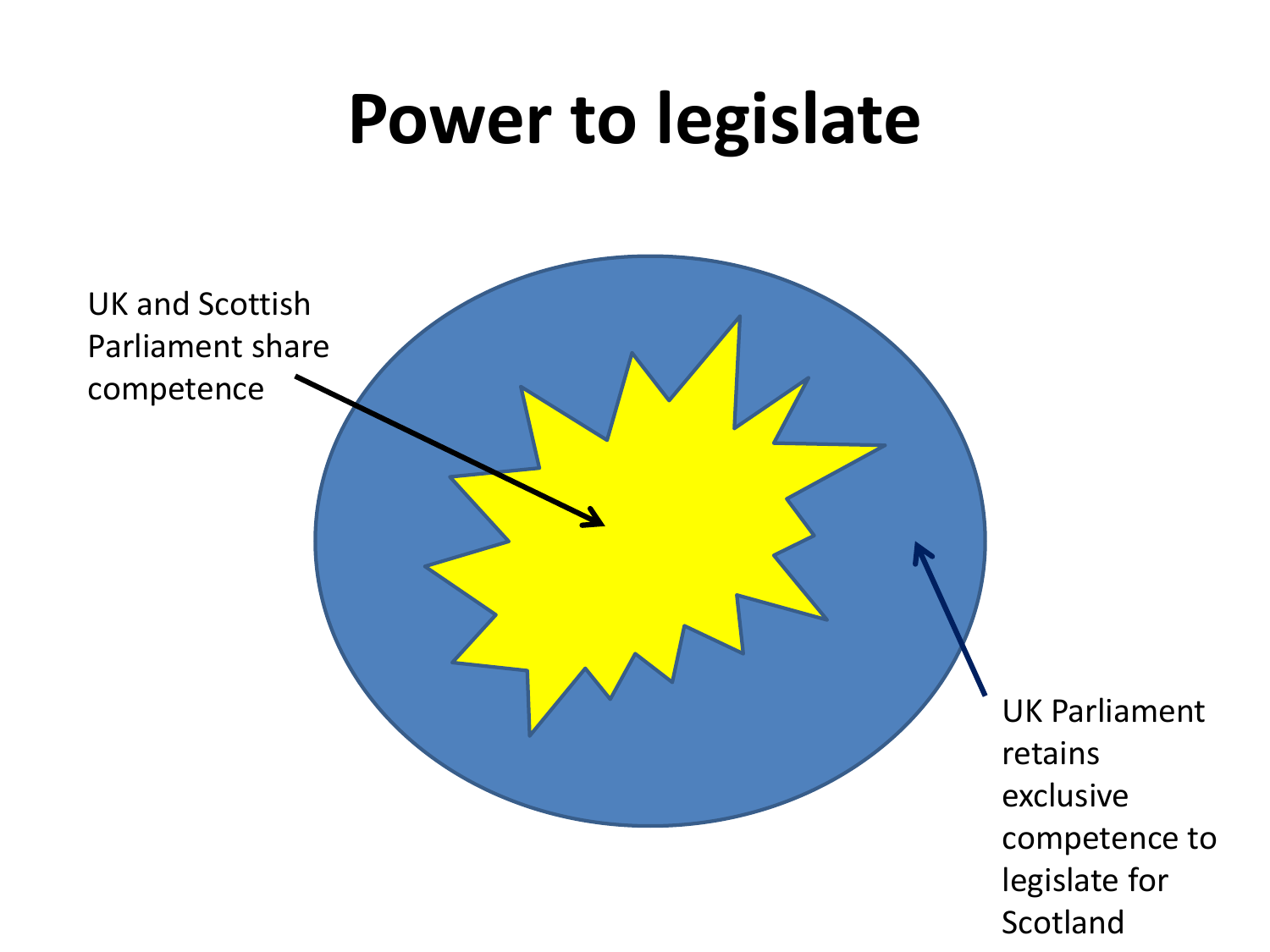#### **Limits on legislative competence of ASP**

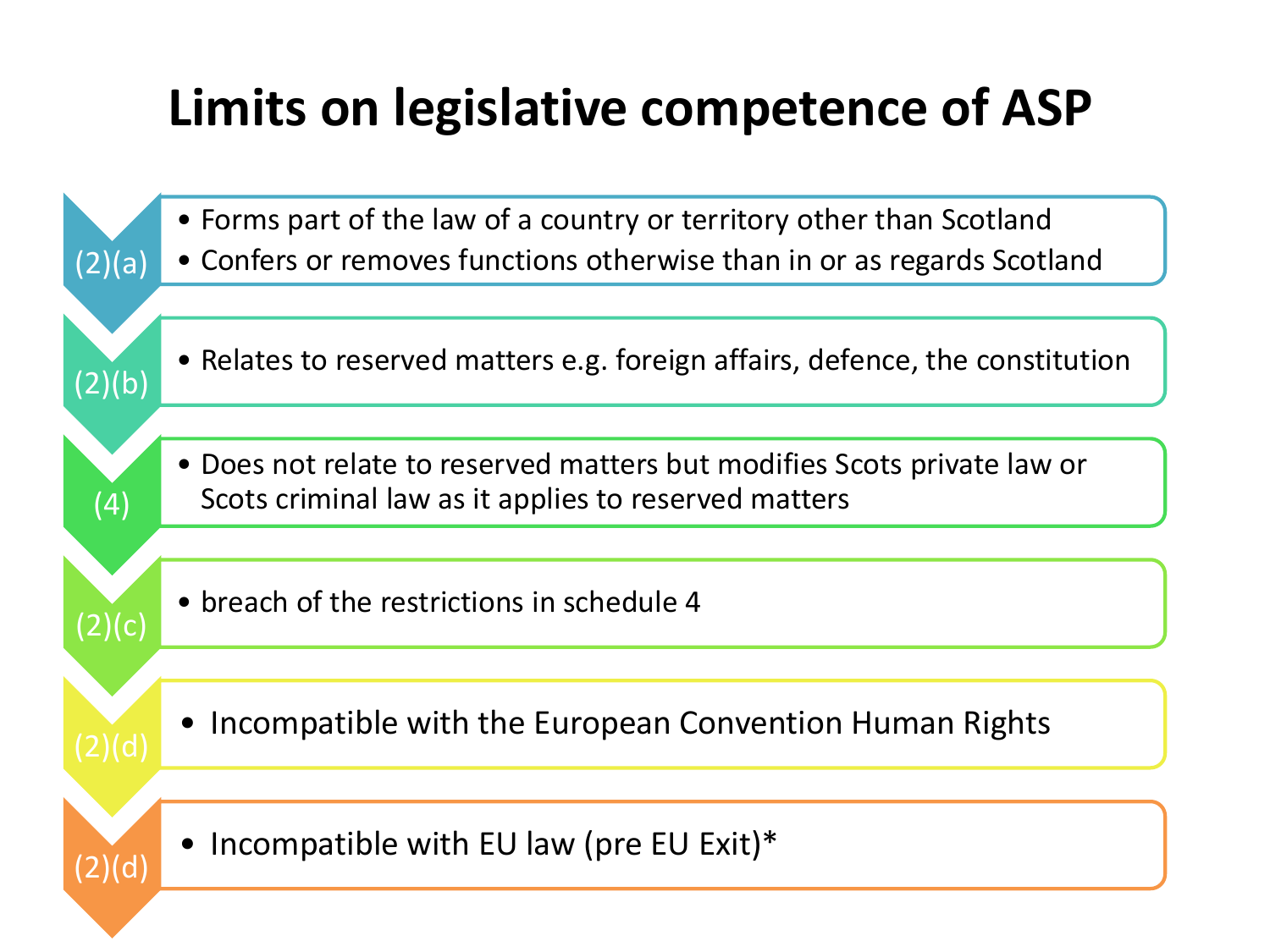## **The Scottish Ministers**

Section 44 of the Scotland Act 1998:

(1) There shall be a Scottish Government, whose members shall be—

(a) the First Minister,

(b) such Ministers as the First Minister may appoint under section 47, and

(c) the Lord Advocate and the Solicitor General for Scotland.

(2) The members of the Scottish Government are referred to collectively as **the Scottish Ministers.**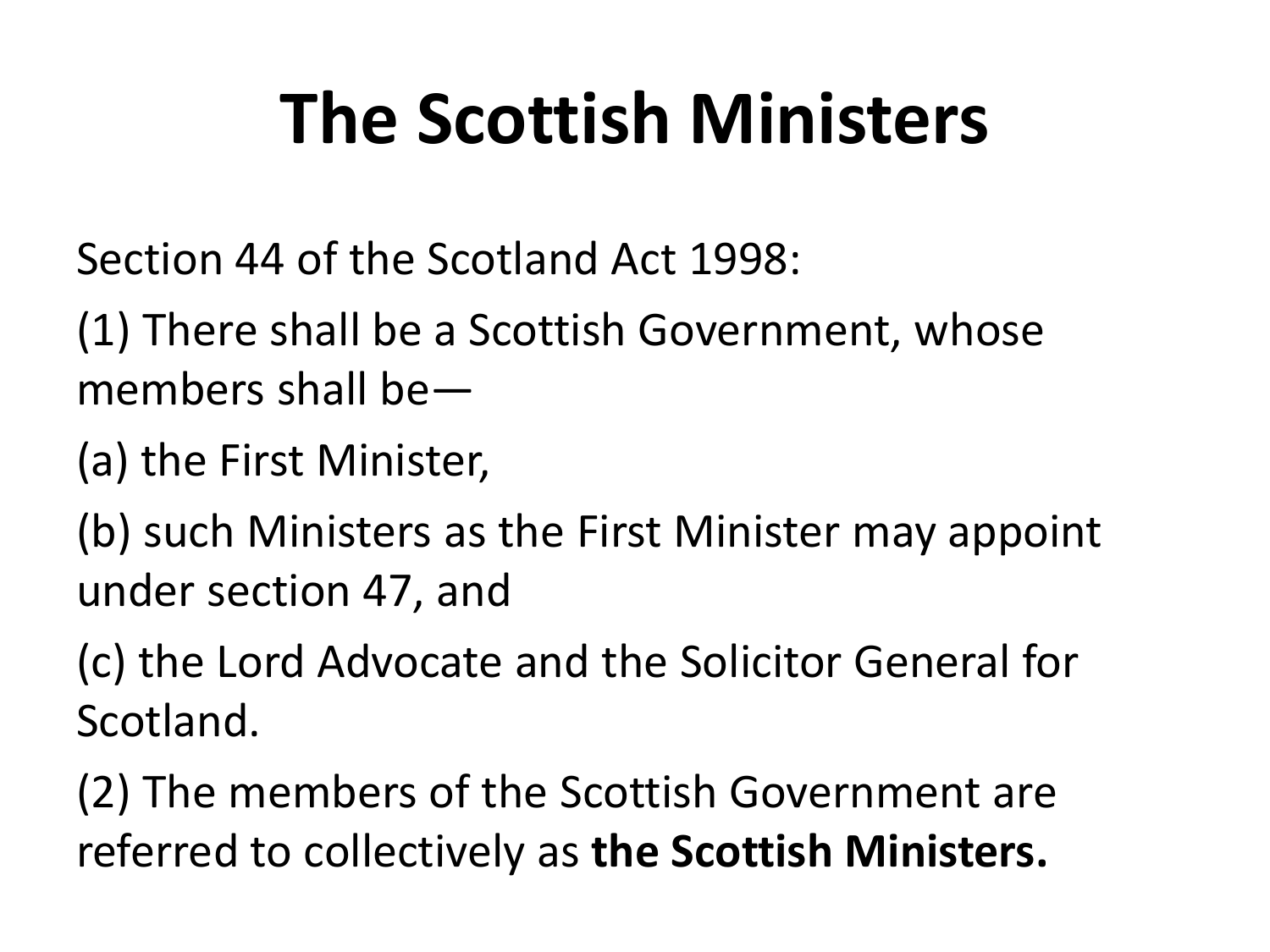# **Who is my client?**

- A.K.A. our client!
- Bill team as triangle: policy department instruct solicitors and solicitors instruct PCO.
- Law officers' supervisory role: Lord Advocate gives final advice on whether a Bill is within Parliament's competence (and therefore whether Ministers should introduce it)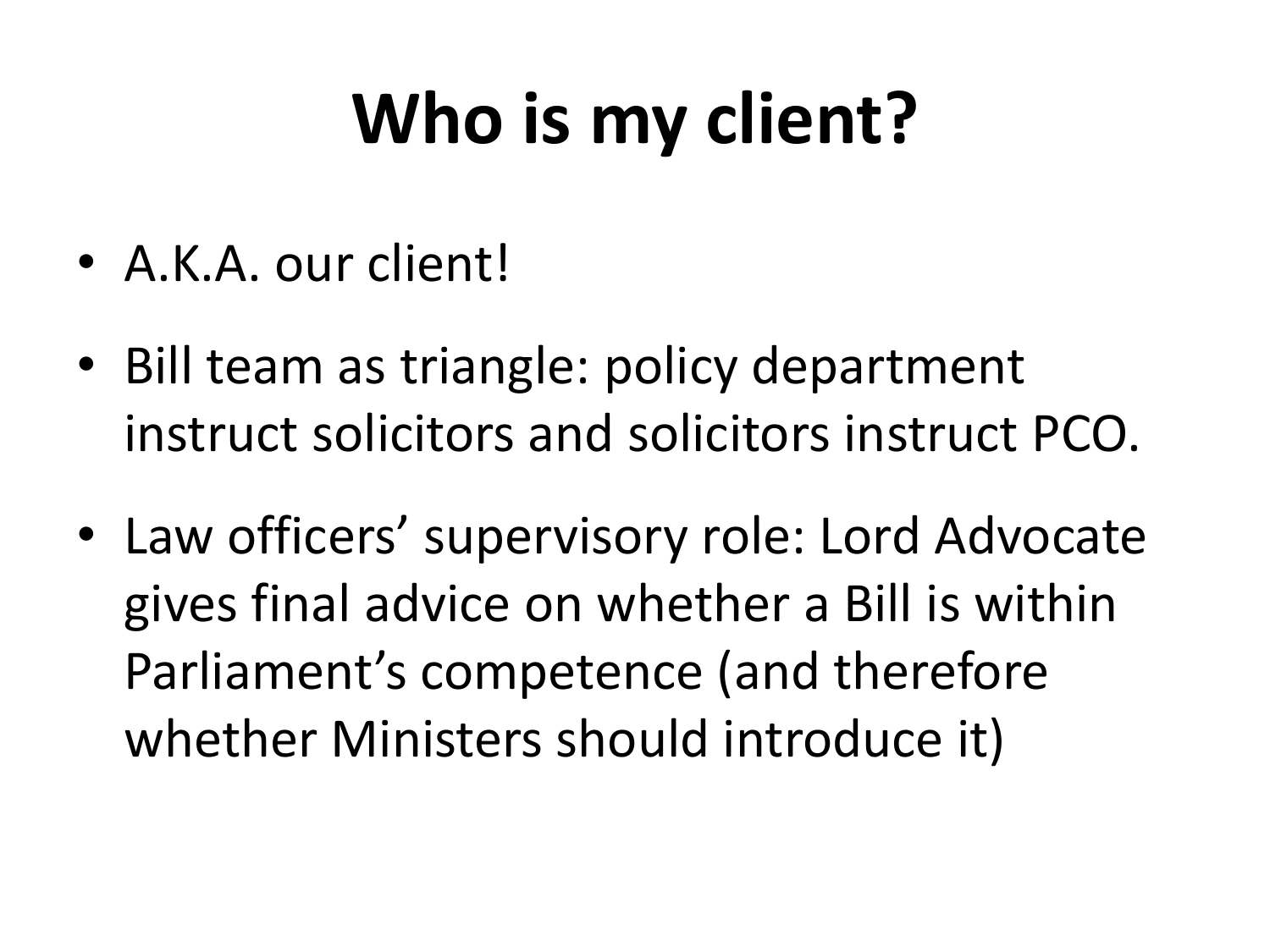# **How PCO helps clients (general)**

- Drafting function and counsel function
- Second as important as the first:
	- help in understanding legal issues and consequences
	- help in defending the statute book and creating good law (i.e. clear, effective and accessible)
	- help in making policy decisions…?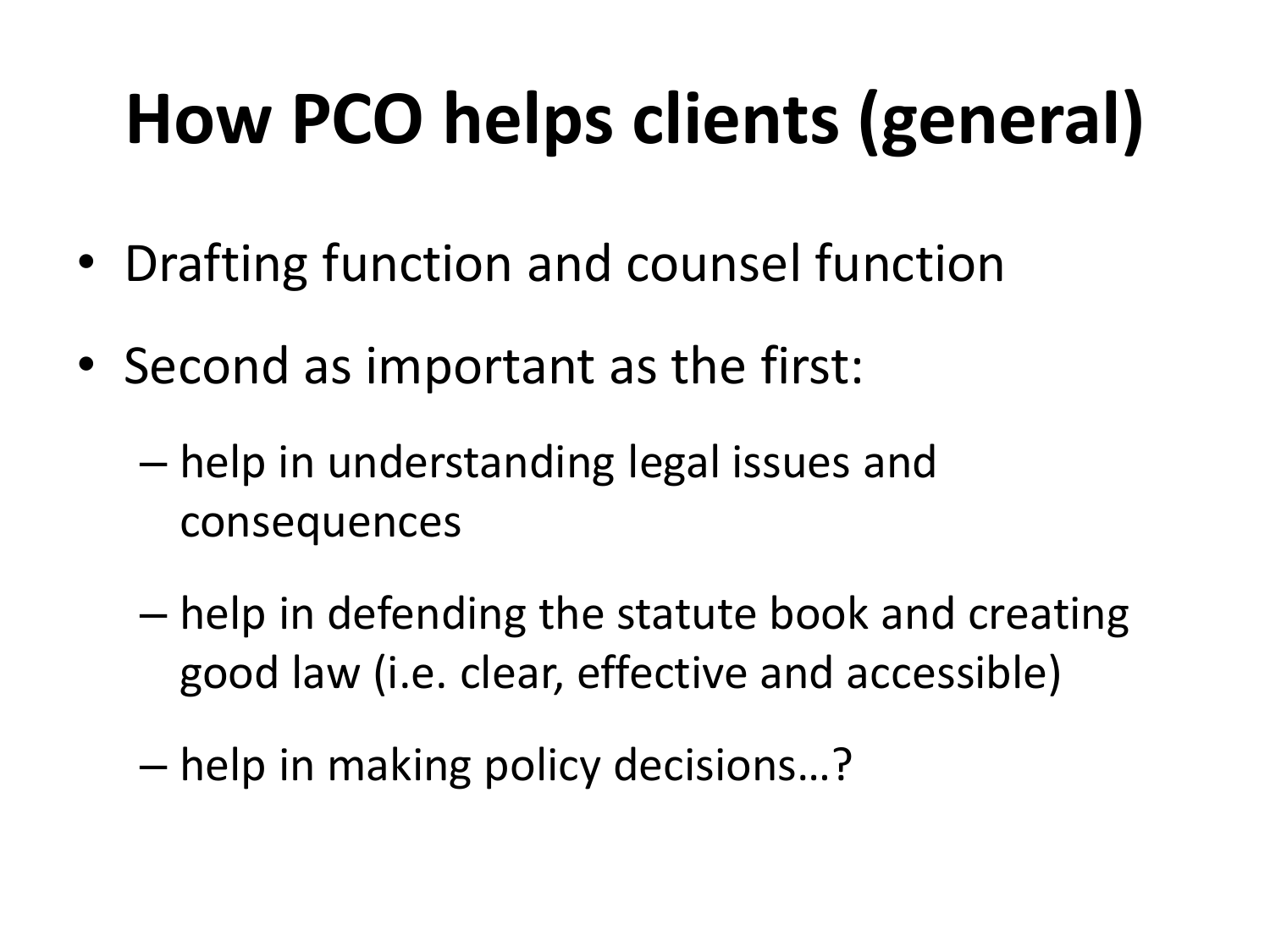# **How PCO helps clients (particular)**

- New guidance published on instructing "common legislative solutions": helping navigate line between policy and legal issues
- Advice and training on Parliamentary process
- Liaison with Parliamentary clerks
- Help preparing accompanying documents (including Explanatory Notes) as well as Bills